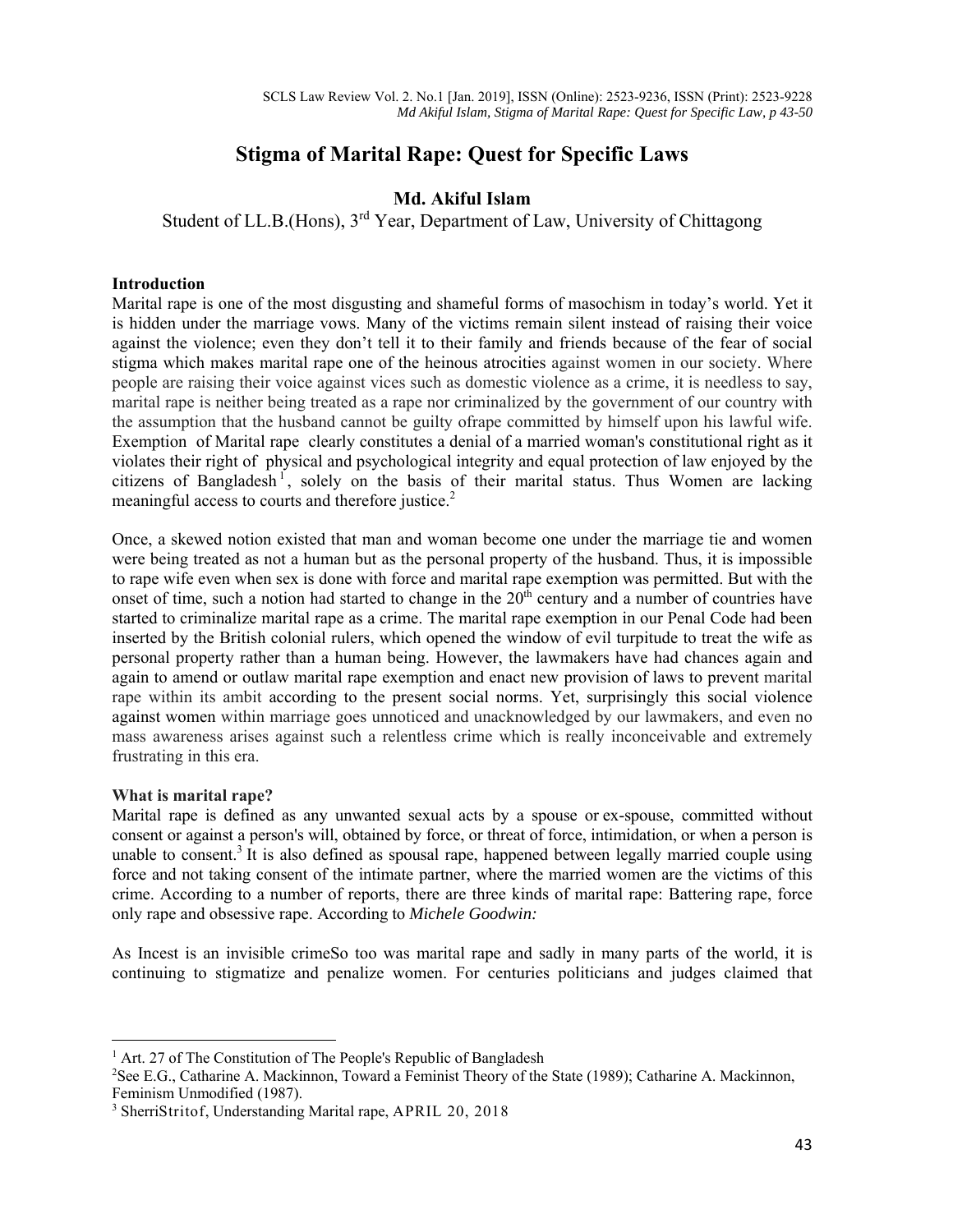marital rape did not exist within the law and as a matter of public policy could not occur. That is, it was impossible for a husband to rape his wife under the laws of God and man.<sup>4</sup>

But the cruel and shocking truth is that this social malice is being practiced against thousands of women by their husband around the globe but neatly hidden under the marriage shield. Survivors of wife rape describe a deep personal violation of trust as well as body:

When a stranger does it, he doesn't know me, I don't know him. He's not doing it to me as a person, personally. With your husband, it becomes personal. You say, this man knows me. He knows my feelings. He knows me intimately, and then to do this to me - it's such a personal abuse.<sup>5</sup>

#### **Is it a crime?**

The function of law is not to protect the matrimonial harmony but to protect the right of the citizens guaranteed in the constitution irrespective of their identity vis. Sex, race, caste and social status. But during 1600s Mathew Hale, Chief Justice in England, in his famous thesis entitled HistoriaPlacitoriumCoronea<sup>6</sup> wrote:

The husband cannot be guilty of a rape committed by himself upon his lawful wife, by their mutual matrimonial consent and contract, the wife has given herself in kind upon the husband, whom she cannot retract.

This statement legalized the inhumane torture upon the wife and gave themandate to treat the wife as a chattel,not as a wife under the blanket of matrimony. Later on, in England, this implied consent theory was overruled by the historic judgment on R v.  $R^7$ , stating that it cannot be maintained that by marriage a wife submits herself irrevocably to sexual intercourse in all circumstances."In Englandand the USA, the turning point of criminalizing marital rape was the New York case of *People vs. Liberta*where it was finally decided that there was no reason for differentiating between marital rape and non-marital rape noting that a marriage license should not be viewed as a license to forcibly rape [the defendant's] wife with impunity". <sup>8</sup>Moreover, the denial of marital rape constitutes the denial of equal protection of laws as it violates women's bodily integrity and self-dignity.

#### **Effects of marital rape**

Every year a significant number of women are being exposed to marital rape or intimate partner violence. According to the report of WHO, throughout the world, 42% of women who have experienced physical or sexual violence at the hands of a partner have experienced injuries as a result.<sup>9</sup> The victims of marital rape experienced physical health, mental or psychological problem and

<sup>4</sup> Goodwin*,* Michele, Marital Rape: The Long Arch Of Sexual Violence Against Women And Girls, American Society Of International Law, Vol. 109, January 20, 2017

<sup>5</sup> Finkelhor, David and Yllo, Kersti, License to Rape: Sexual Abuse of Wives, 1985 available at-https://scholars.unh.edu/soc\_facpub/337

<sup>6</sup> Hale Matthew (1736) The History of Plea of Crown, reprinted in 2004 The Lawbook Exchange Ltd. England, P. 629

<sup>7</sup> (1991) 3 WLR 767

<sup>8</sup> Caroline Johnston Polisi, Spousal Rape Laws Continue to Evolve, WeNews commentator, July 1,2009 available at-http://womensenews.org/story/rape/090701/spousal-rape-laws-continue-evolve

<sup>9</sup> World Health Organization, Department of Reproductive Health and Research, London School of Hygiene and Tropical Medicine, South African Medical Research Council, Global and regional estimates of violence against women: prevalence and health effects of intimate partner violence and non-partner sexual violence, 2013, p. 2.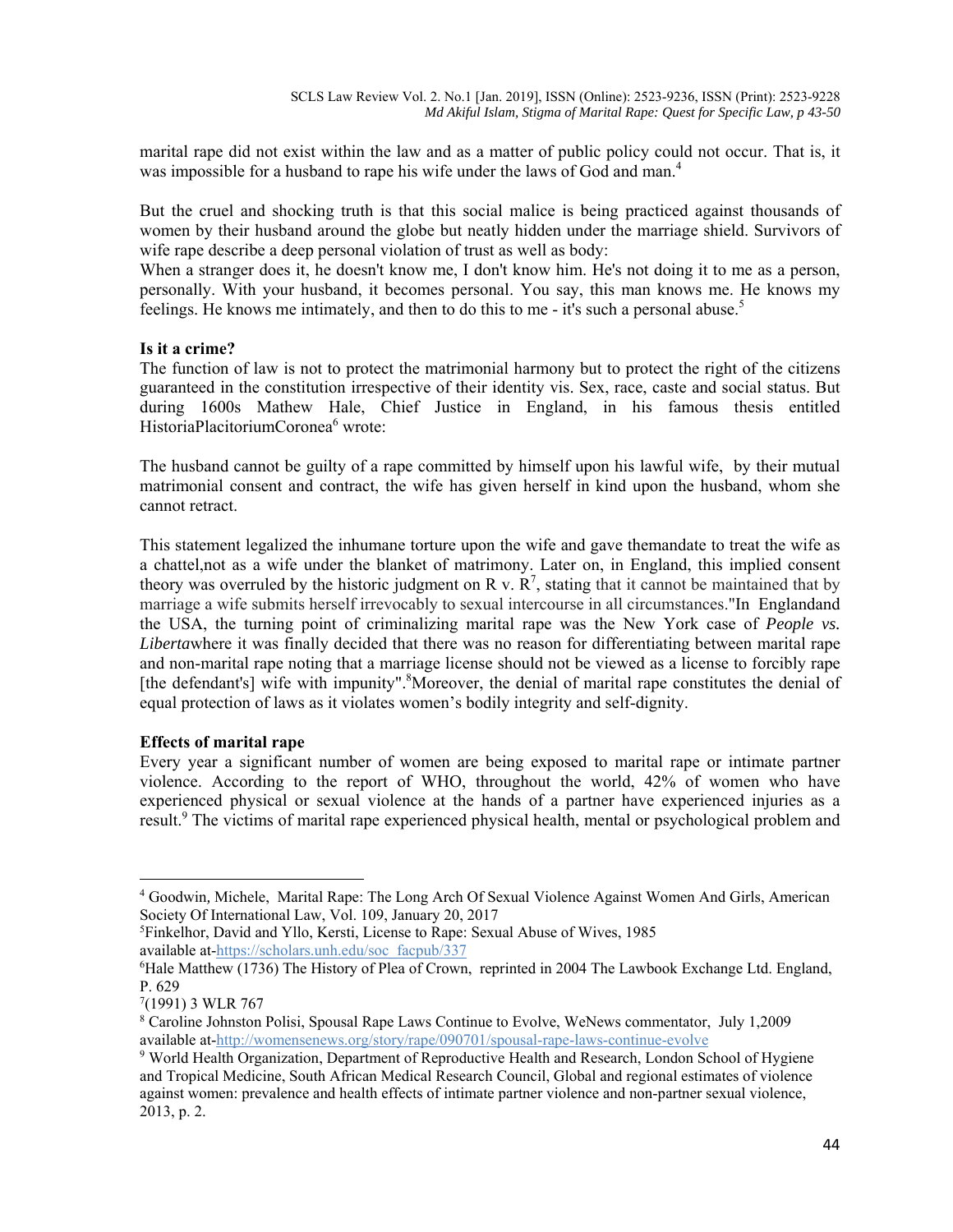sociological problems in our society. The sexual assaults involved in marital rape also destroy their social confidence:

#### **Physical health problem**

The physical injuries of marital rape that are being suffered by women push the women into serious health risk, which are not less than the injury of stranger rape. The physical injury caused by husband in marital rape is being committed by throwing something that could hurt, Pushing, grabbing, shoving,Pulling hair, Slapping and hitting with an object, Choking, trying to drown and Beating up, threatening with gun and knife. These surmising result of such heinous activities leave injuries to the vaginal and anal area, Scrapes, cuts, Bruises and soreness, Torn muscles Fatigue Vomiting, Broken bones Injuries caused by weapons, miscarriages or still births, contraction of sexually-transmitted infections, including HIV. The victim faces a lot of gynecological and reproductive health problems the respondents attributed to sexual abuse included anal or vaginal stretching, bladder infections, vaginal bleeding , anal bleeding, leaking of urine, missed menstrual periods, miscarriages and stillbirths, unwanted pregnancies, infertility, and sexually transmitted diseases, <sup>10</sup>vaginal bleeding or infection, genital irritation, pain during sex, chronic pelvic pain, and urinary tract infections<sup>11</sup>. Besides, spouse rape can also inflict Noncommunicable Diseases such as cardiovascular disease and hypertension. <sup>12</sup>The most shocking report has been noted by WHO that, It's been found that half of the women had been forced to have sex when they were ill, and almost half were coerced immediately after discharge from the hospital, often after childbirth.**<sup>13</sup>**

#### **Psychological problem**

The most pervasive form of mental trauma is marital rape which has very severe and long-lasting effects on victim's existence. Even the negative effect on mental of such spouse rape is more intense than Stanger rape. The psychological problems that generate from marital rape includes Post-Traumatic Stress DisorderPTSD<sup>14</sup>, anxiety depression eating disorders, fundamental loss of trust suicidality. In recent years, it has become apparent that much of the battered woman's syndrome overlaps with Post-Traumatic Stress Disorder (PTSD) symptoms, including difficulties falling or staying asleep, nightmares, flashbacks, increased startle responses, and numbed affect. PTSD "stresses the abnormal nature of the stressor which causes the mental health symptoms, not individual pathology"15 Yet, in our society, the situation is such that we never know the nightmare of marital rape that is perpetrating around almost everyday against our woman. At the very least, it brings into question the victim's ability to trust her spouse, issues of power and dominance, and questions relating to the meaning of marital sex. Furthermore, the victim is likely to continue to face the perpetrator in daily interaction and to be subjected to recurrent, often brutal victimization.16

<sup>10</sup>Jacquelyn C. Campbell and Peggy Alford, The Dark Consequences of Marital Rape, The American Journal of Nursing, Vol. 89, No. 7, July 1989, Published by: Lippincott Williams & Wilkins, P. 4

available at http://www.jstor.org/stable/3426372 (Last Accessed On 25-05-2018 15:21 UTC ) <sup>11</sup>William R. Miller, Ann Marie Williams &Mark H. Bernstein, The effects of rape on marital and sexual

adjustment, The Volume 10, 1982, Issue 1, published online, Jun 13, 2007, P. 51-58 12 Supra note 6, P. 15

 $13$  Supra note 8

<sup>&</sup>lt;sup>14</sup>Elaine K.Martin<sup>a</sup> Casey T.TaftPatricia A.Resick Aggression and Violent Behavior, A review of marital rape, Volume 12, Issue 3, May–June 2007, P. 329-347

<sup>&</sup>lt;sup>15</sup>Bennice JA, Resick PA, Mechanic M, AstinM. The Relative Effects of Intimate Partner Physical and Sexual Violence on Post-Traumatic Stress Disorder Symptomatology, *Violence and victims*, 2003;18(1):87-94. Available at https://www.ncbi.nlm.nih.gov/pmc/articles/PMC2981038/

<sup>&</sup>lt;sup>16</sup> Nancy M. Shields and Christine R. Hanneke, Comparing the Psychological Impact of Battering, Marital Rape and Stranger Rape, Clinical Sociology Review, Vol. 10, Issue 1, January 1, 1992, p. 2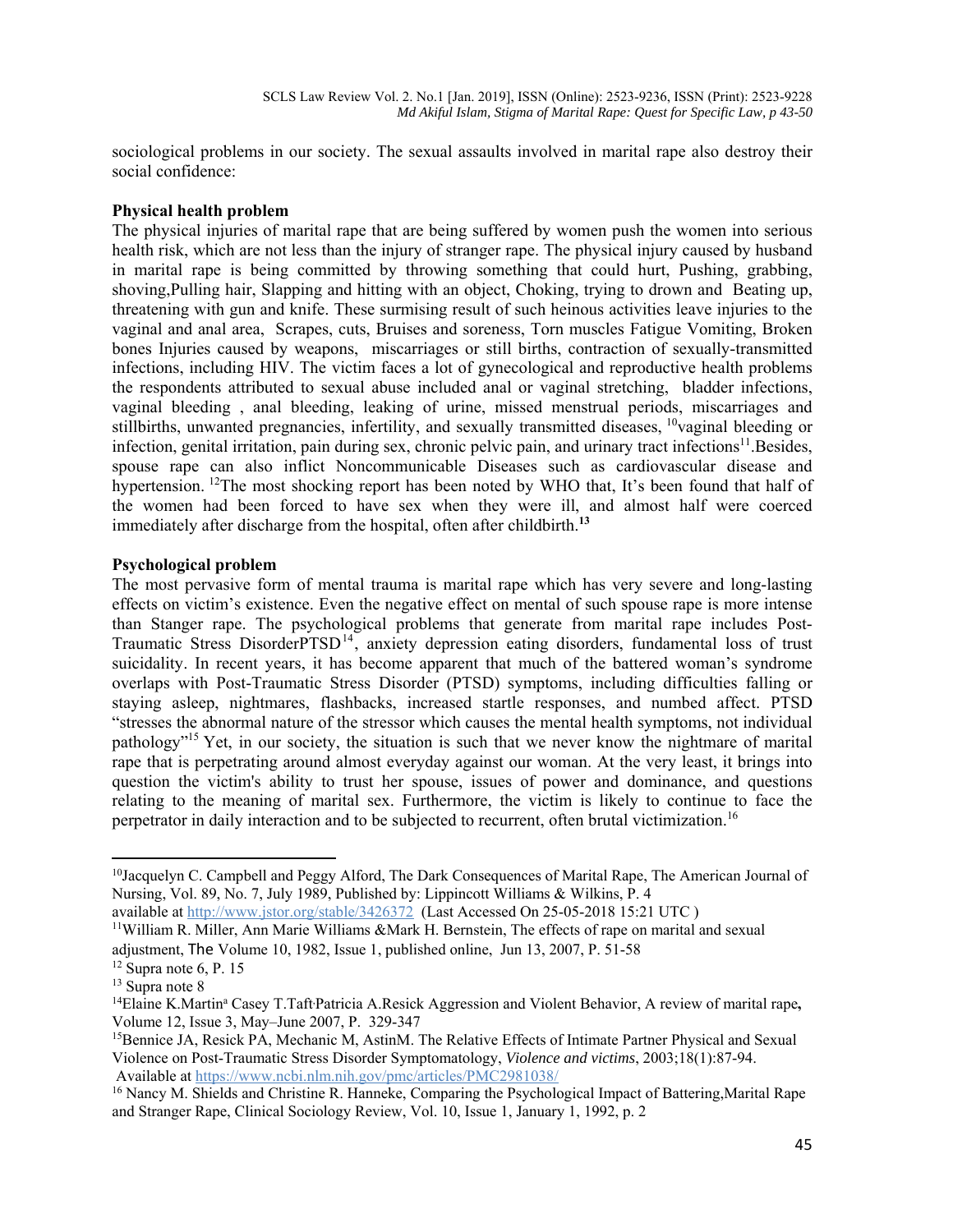#### **Sociological problem**

Marital rape is a part of a larger continuum of violence against women and it is the powerful tool used by men to humiliate them, which leaves a lot of sociological impacts on victims' life. Many victims of marital rape and battering spoke informally of feeling "controlled" by their partners and they never feel close to others.<sup>17</sup>The report found that Women whose partners verbally abused them, were jealous or possessive, or denied them access to family, friends, and these findings suggest that many women in violent relationships are victims of systematic terrorism; that is, they experience multiple forms of abuse and control at the hands of their partners.<sup>18</sup> They become stigmatized and trodden as they remain silent because of their children and lack of proper opportunity of employment. Thus, it lowers the self-esteem of the victims in a society. Most shockingly, the effects of marital rape have influences on the children and family too. The family environment in which wife rape occurs thus becomes increasingly one of inequality, fear, constant threat, and a sense of less loving relationships.<sup>19</sup>Besides, divorce is on the rise as a woman has no option without it if she doesn't want to live together again with her rapist husband.

#### **Present scenario of marital rape laws in Bangladesh**

Marital rape is the most underreported crime in our country. The laws that were laid down by the British colonials are still subsisting in our country as these arbitrary laws are neither amended nor outlawed by the lawmakers. The provision for rape case are laid down in section no. 375 of the penal code, 1860, which describes five scenarios under which a person's actions will be deemed as rape. This section clearly states that "sexual intercourse by a man with his own wife, the wife not being under 13 years of age, is not rape". on the other hand Section 4 of the Child Marriage Restraint Act provides that:

Whoever, being a male above twenty-one years of age, or being a female above eighteen years of age, contracts a child marriage shall be punishable with simple imprisonment which may extend to one month, or with fine which may extend to one thousand Taka, or with both.

Hence, such provision in 156-year-old penal code is really confusing and frustrating when the legal age of marriage for a girl is minimum 18 years. When marrying a girl under 18 years of age is illegal and is a criminal offense, it is beyond possibility to rape a wife under thirteen years age. Thus, the present situation provides a scenario where marital rape is not been recognized at all. However, The legal age of marriage for girls changes with the flow of time but the protection systems in the penal code that are badly needed to protect them remains archaic, static, arbitrary and brutal for years after years. Again, Regardless of age and marital relation, rape is rape, when it is forced and without consent. Yet, it is a matter of shame to say that the punishment is so minimum and low.

Section 376 of the penal code which describes punishment for rape also creates confusion as to the inconsistency relating to the age of wife. It provides that, "Whoever commits rape shall be punished with imprisonment for life or with imprisonment of either description for a term which may extend to ten years, and shall also be liable to fine, unless the woman raped is his own wife and is not under twelve years of age, in which case he shall be punished with imprisonment of either description for a term which may extend to two years, or with fine, or with both." again there is inconsistency as to the precise age a wife must be for marital rape to be punishable since the exemption clause in section 375

<sup>17</sup> Ibid, p. 18

<sup>&</sup>lt;sup>18</sup> Patricia Tjaden and Nancy Thoennes, Extent, Nature, and Consequences of Intimate Partner Violence, Findings From the National Violence Against Women Survey, U.S. Department of Justice, July 2000, P. 60 19 Supra note 5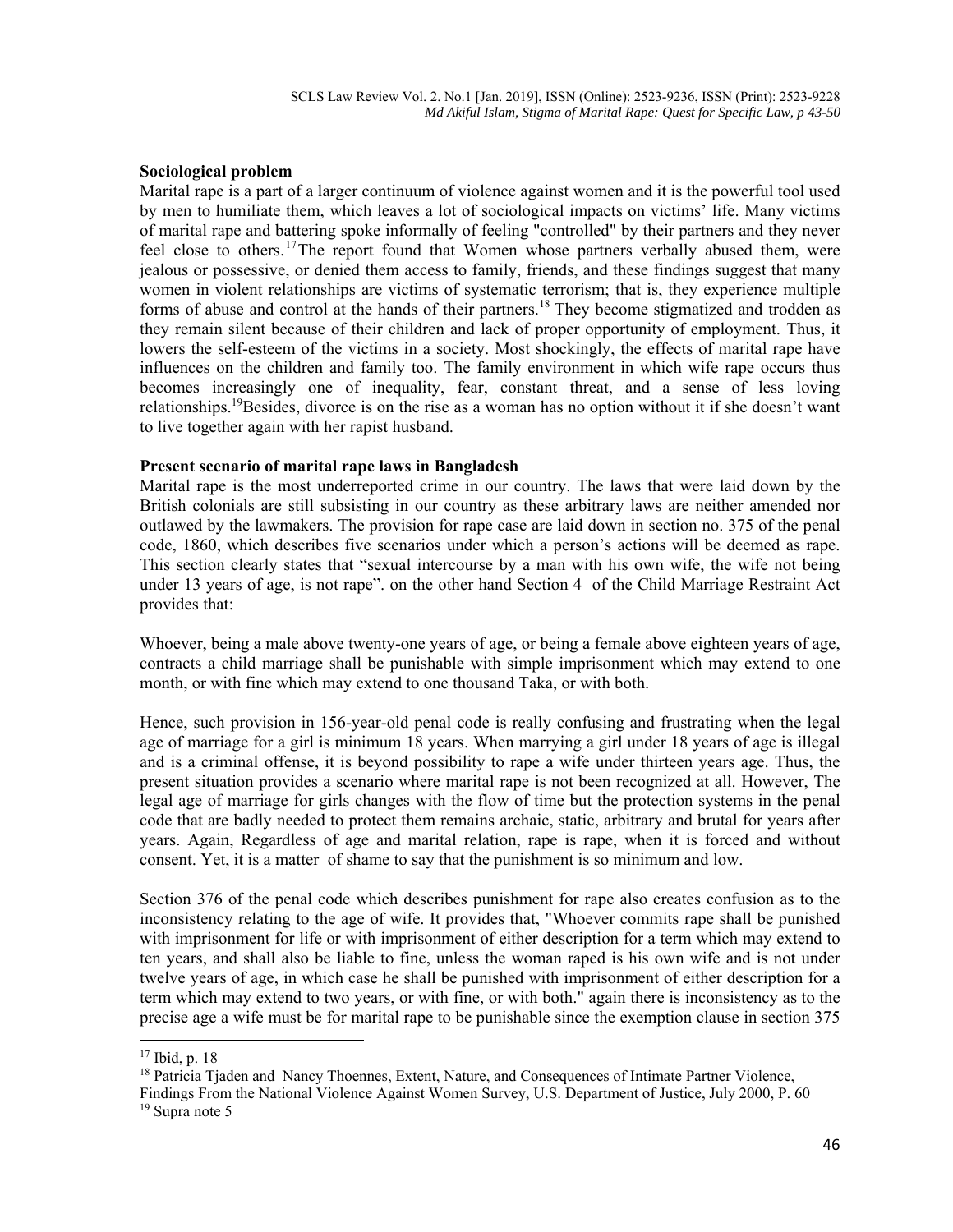sets it at under thirteen years but Section 376 states it to be under twelve years.<sup>20</sup> Apart from The Penal Code the most surprising fact is that both NariO ShishuNirjatanDomonAin, 2000 and even The Family Violence (Defense and Protection) Act,2010 are also silent about marital rape. Thus, our laws push the married women to live a hollow life like a walking dead in a "living hell" and shut the door to get access to court under the shield of wedlock. According to Robin West, The martial exemption, in brief, is simply the most brutal of all possible expression of the social inclination to trivialize women's interest in physical and sexual security.<sup>21</sup>

### **Problems and Lacking**

The research found that during the year 2000-2013, 81.6% married<sup>22</sup>women in Bangladesh have experienced psychological violence by their husband And Yet they can't express their forced sex experience for a number of reasons, which have universally remained the same. The first and foremost reason is that marital rape is yet to criminalize in our country and the existing laws to protect violence against women do not serve the purpose. Secondly, most of the women are uneducated and have lacked knowledge and awareness which is why they believe that sex is totally a taboo in our society and embarrassing to discuss with family and friends. Therefore, marital rape is a bedroom talk which is totally self-prohibited topic to discuss. As a result, they are bearing the undeserving cruelty against their mental and physical health. Thirdly, the economic condition of women in our society is very much lower than the male as they remain unemployed. Hence, they have lower self- esteem as they remain dependent upon their husband's earning. A report of HRW suggests that women endured sexual violence because they were unable to escape, felt acute financial pressure to remain in their homes, or were under threat of greater harm if they did report.<sup>23</sup>Fourthly, in a male dominating society like ours, a lot of women still have a very ill believe that once they are married to their husband they have no right to refuse against their husband's will and start to believe that they have no right to exercise control over her body and they remain quiet about the abuse and assault involved in such crime.

Besides, there is no task force to prevent and tomonitoring marital rape in our country. According to WHO, Addressing intimate partner violence requires a range of approaches, including awarenessraising, education, prevention activities, provision of necessary health, legal and social services, shelters and counseling and improved follow-up on reported cases so thatwomen may free from physical injury and fear. However, there has beenseriouslylacking in those preventive and protective measures against intimate partner violence in our country to provide comprehensive care facilities to women experiencing abuse. In fact, Violence against women also incurs significant economic costs, both direct and indirect. Direct costs include those associated with the police, hospital and other health services, legal costs, and costs associated with the housing, social and support services.<sup>24</sup> Although as a developing nation, it will take time to create all the facilities to satisfy the urgent need. Most of all, there is a serious lack of social awareness about marital rape in our country which ultimately forced women to believe them that it is not a crime against them but a right of the husband which must be tolerated by not raising their voice against it. Consequently, most of the crimes have

<sup>20</sup>Huda, Why is marital rape still legal in Bangladesh?, (The Daily Star), July 26, 2017<br><sup>21</sup>West, Robin, "Equality Theory, Marital Rape, and the Promise of the Fourteenth Amendment" (1990),

*Georgetown Law Faculty Publications and Other Works*. 648, Florida Law Review, Vol 42, 1990, P. 78 Available at-https://scholarship.law.georgetown.edu/facpub/648&

*https://heinonline.org/HOL/LandingPage?handle=hein.journals/uflr42&div=12&id=&page=* 

 $22\overline{V}$ iolence against women, the world's women, 2015,

P.151https://unstats.un.org/unsd/gender/chapter6/chapter6.html

<sup>23</sup> Amnesty International, Unheard Voices, 2005

Available at http://web.amnesty.org/library/index/engafr440042005 24 Supra note 21, P. 141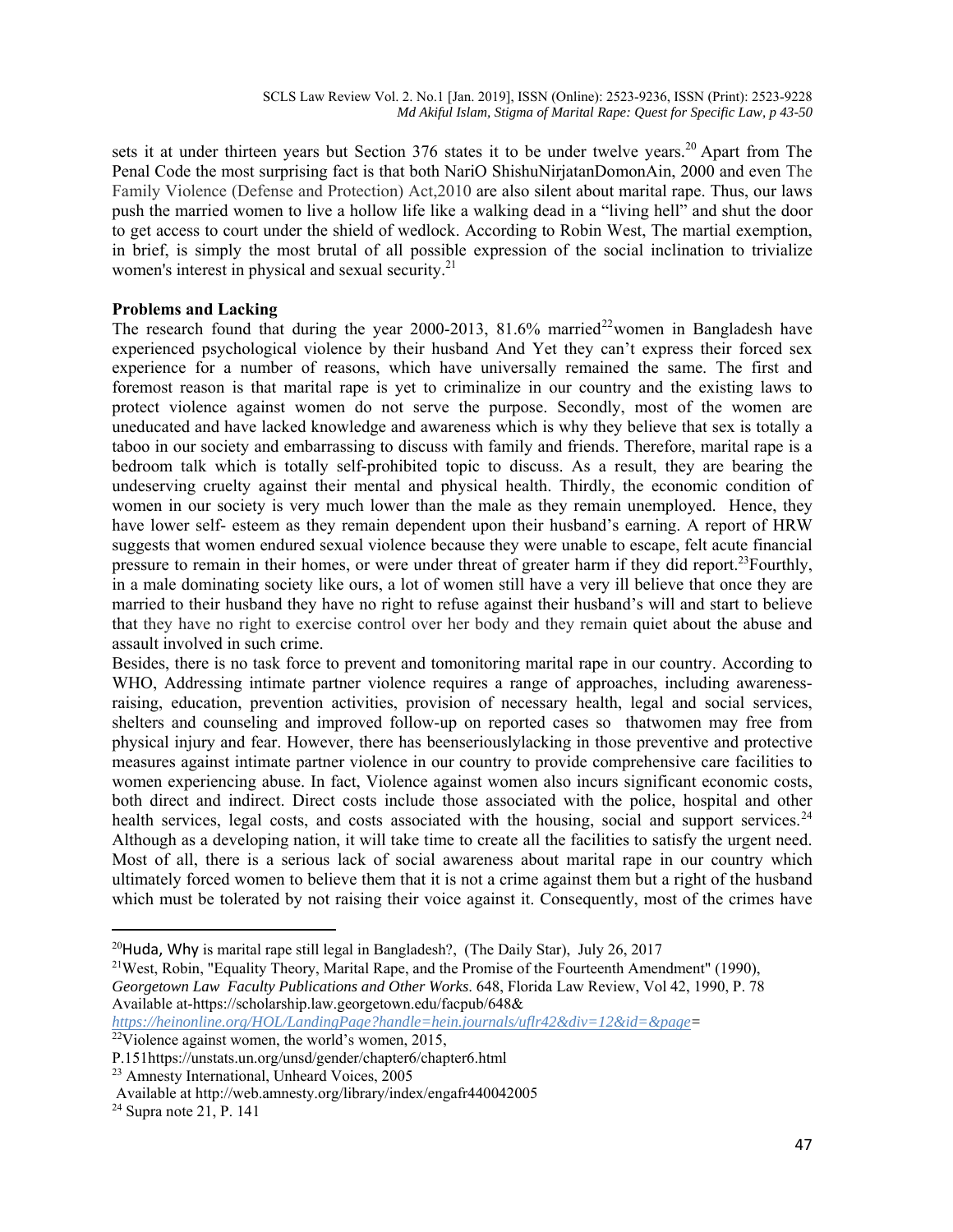gone unreported. According to the report of Rupprecht, the main reasons are Shame and embarrassment, fear of being blamed, fear of not being believed, distrust of the police/courts/legal process, fear of family and friends knowing/public disclosure/stigma, fear of retaliation/further attacks, as well as uncertainty on whether a crime has been committed.<sup>25</sup>

#### **The criminalization and legislation against marital rape In Bangladesh and beyond**

Now globally 52 countries  $^{26}$  around the world have criminalized marital rape. Poland in 1932 was the first to have a law explicitly making it a criminal offense. And then Australia, under the impact of the second wave of feminism in the seventies, was the first common law country to pass reforms in 1976 that made rape in marriage a criminal offense. In the two decades before that, several Scandinavian countries and countries in the Communist bloc passed laws criminalizing spousal rape including Sweden, Norway, Denmark, and the former Soviet Union and Czechoslovakia.<sup>27</sup>

The United Kingdom that inserted marital law exemption in the penal code of subcontinentbroughtthe turning point for marital rape law in its common law system on 23rd October 1991 (which untilthen believed that wife rape was not an offense since there was an implied consent present).On this day in a unanimous judgment, five Law Lords declared that a husband's immunity from a charge of his wife's rape formed no part of English Law.28

However, It is breathtaking to say that we still can't recognize marital rape as a crime while Nepal repealed marital rape exemption on the ground of right to life and equal protection of law in 2007 and Pakistan in 2006 by legislating Protection of Women Act2006 respectively, though the case reported in these countries are not even the tip of iceberg because of fear of retribution and stigma associated in such criminal offense. At least, it is hopeful that they are trying to alleviate the violence day by day, which is not possible in our country when the law is not amended. The rape laws in India are more or less the same as ours Based on the irrational logic that criminalizing marital rape `will destroy the institution of family, will attack its sanctity' and `will be used as a weapon by women to torture the male members',  $^{29}$  as section 375 of the Indian Penal Code clearly stipulates that "Sexual intercourse by man with his own wife, the wife not being under 15 years of age, is not rape." Although the Protection of Women from Domestic Violence Act, 2005 had listed sexual abuse as a form of domestic violence under which, women can get civil protection if they have been subjected to marital rape which is not enough as a punishment against marital rape occurred repeatedly over a prolonged period. In Europe, Marital rape was recognized in law in Austria in 1989; in Switzerland in 1991 (though not until 2003 did it become a state offence); in the Netherlands in 1992; Germany in 1997 and in France in  $2006^{30}$  just after passing the EU parliament's Resolution on the violence

28 Kate Painter, Wife rape in UK, Institute Of Criminology, available at

 $^{25}$ Ms Marlene Rupprecht, Rape Of Women, Including Marital Rape, Report: Committee On Equal Opportunities For Women And Men, Doc. 12013, 14 September 2009,p. 6

 $26$  Supra note 21, P. 139

<sup>2727</sup>Shalini Nair, Marital rape a crime in many countries, an exception in many more, The Indian Express, August 31, 2017, available at

http://indianexpress.com/article/explained/marital-rape-a-crime-in-many-countries-an-exception-in-many-more-4821403/

http://www.crim.cam.ac.uk/people/academic\_research/kate\_painter/wiferape.pdf (last seen on 30th August 2015)

<sup>29</sup>Shalu Nigam, The Social And Legal Paradox Relating To Marital Rape In India: Addressing Structural Inequalities, June 03,2015Available at https://www.countercurrents.org/nigam030615.htm

<sup>30</sup>Prof. Dr.Carol Hagemann-White, Stocktaking study on the measures and actions taken in Council of Europe member States, The Council of Europe, 2006, pp. 19-20,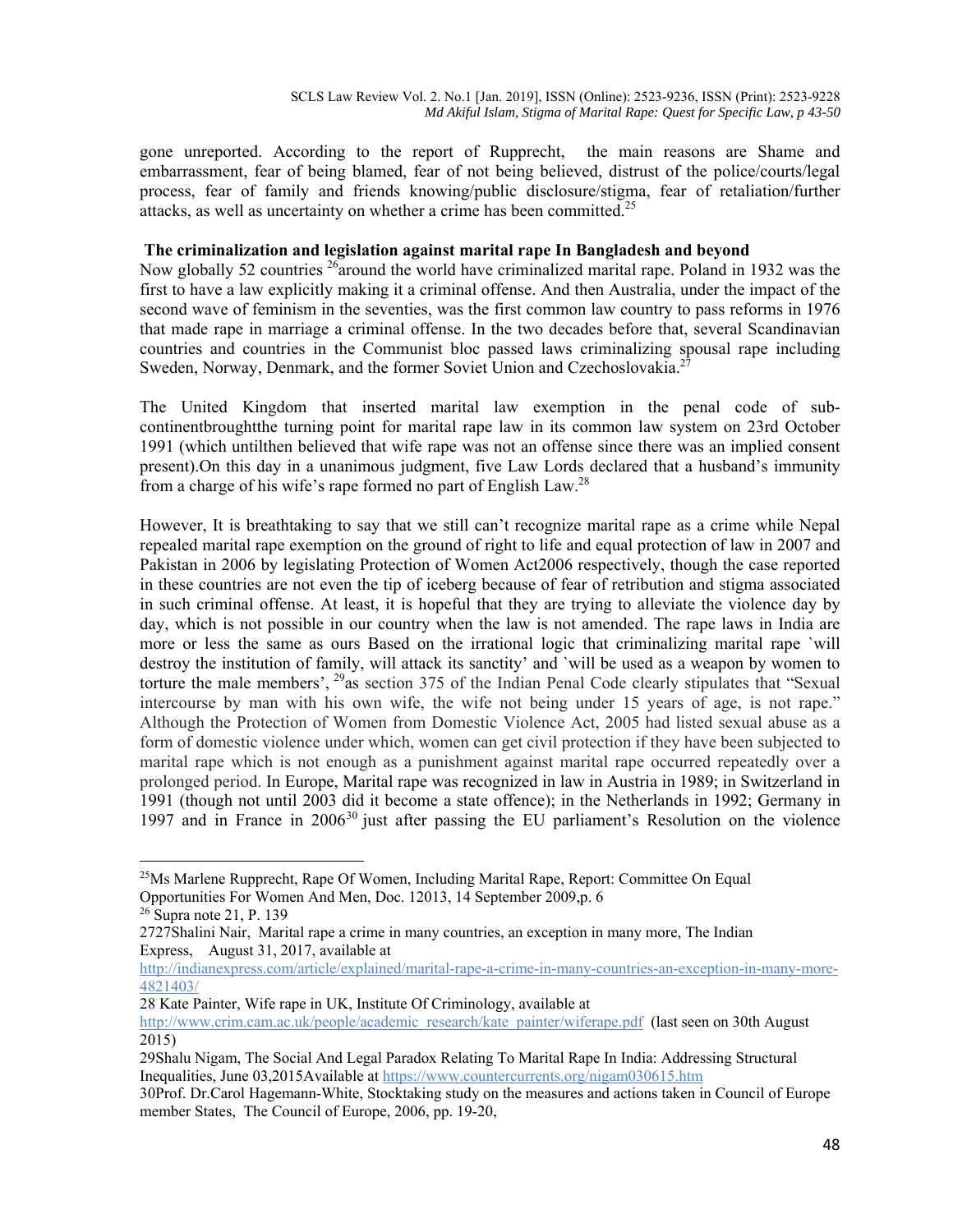against women in 1986. Besides, Belgium and Luxembourg also enacted new laws to explicitly make marital rape a criminal offence. But it is beyond imagination in this  $21<sup>st</sup>$  century that there is no effective legal remedy against the stigma that fueled marital rape to protect the rape survivors becausethere is any Law even to recognize this heinous act which makes it a crime with no risk and punishment or incentives for the perpetrators.

Until 1993, all the 50 states of the US have criminalized marital rape. The US medical community treats millions of intimate partner rapes and physical assaults annually andan estimated 4.8 million intimate partner rapes and physical assaults are perpetrated against women.<sup>31</sup>They are monitoring and taking necessary actions against the perpetrators by the task force and providing both health services and legal remedies to the marital rape survivors. Since the 1980s, many common law countries have legislatively abolished the marital rape immunity. These include South Africa, Ireland, Canada, the United States, New Zealand, Ghana, and Israel<sup>32</sup> and recently South Korea has also criminalized marital rape to address the violence.

Among the South East Asian nations, Malaysia is the one which legislatively abolished marital rape exemption to help all types of a rapevictim in 2007. It has One Stop Crisis Centers (OSCC) providing comprehensive care to women and children experiencing abuse located in A&E departments of urban public hospitals.<sup>33</sup> Although in its neighboring country Singapore, there is a partial immunity for marital rape because it is not a criminal offense except when the wife is below 13 years of age or when any of the specific circumstances provided under section 375(4) of the Singapore Penal Code are satisfied. However, voice has been raised gradually after the case of *Public Prosecutor v N.*34As an archaic rule, it is suggested for the complete abolishment of section 375 altogether.<sup>35</sup>

When most of the advanced countries around the world thrown the spouse rape away and criminalized it in the early  $20<sup>th</sup>$  century. In Bangladesh, there is neither political debate to criminalize marital rape as a crime nor to amend the immunity section existing in our laws in this country that are actually existing to preserve the idea of ignorance of the right of the women and patriarchic cultures seeking to protect the husband rapists by making the married women as chattel perceiving not as human beings holding own desires and feelings.

# **Recommendation**

To address the violence against women under the marriage covenant like marital rape, it needs multiplenumbers of factors that must be implemented. Thus the following recommendations are needed:

- Repealing the marital rape exemption altogether from section 375 of The penal code and amending section 376 of the penal code to severe the punishment and fine; recognizing marital rape as a crime.
- Enacting new law titled Marriage "Women's privacy and Protection Act" which addresses the violence of marital rape in its full essence; criminalizing it and treating it as not less severe crime than stranger rape by all law enforcement personnel and courts, to illegalize

<sup>31</sup> supra note 15, P. 5

<sup>32</sup> Supra note 29

<sup>&</sup>lt;sup>33</sup>Colombini M, Ali SH, Watts C, Mayhew S. One stop crisis centres: A policy analysis of the Malaysian response to intimate partner violence. *Heal Res Policy Syst*2011; 34[1999] 3 SLR(R) 499.

<sup>&</sup>lt;sup>35</sup> Low Jun-Lim Steven, An Analysis of the Marital Rape Exemption in Singapore , Singapore law review, Faculty of Law, National University of Singapore, Vol.8, February 28, 2017